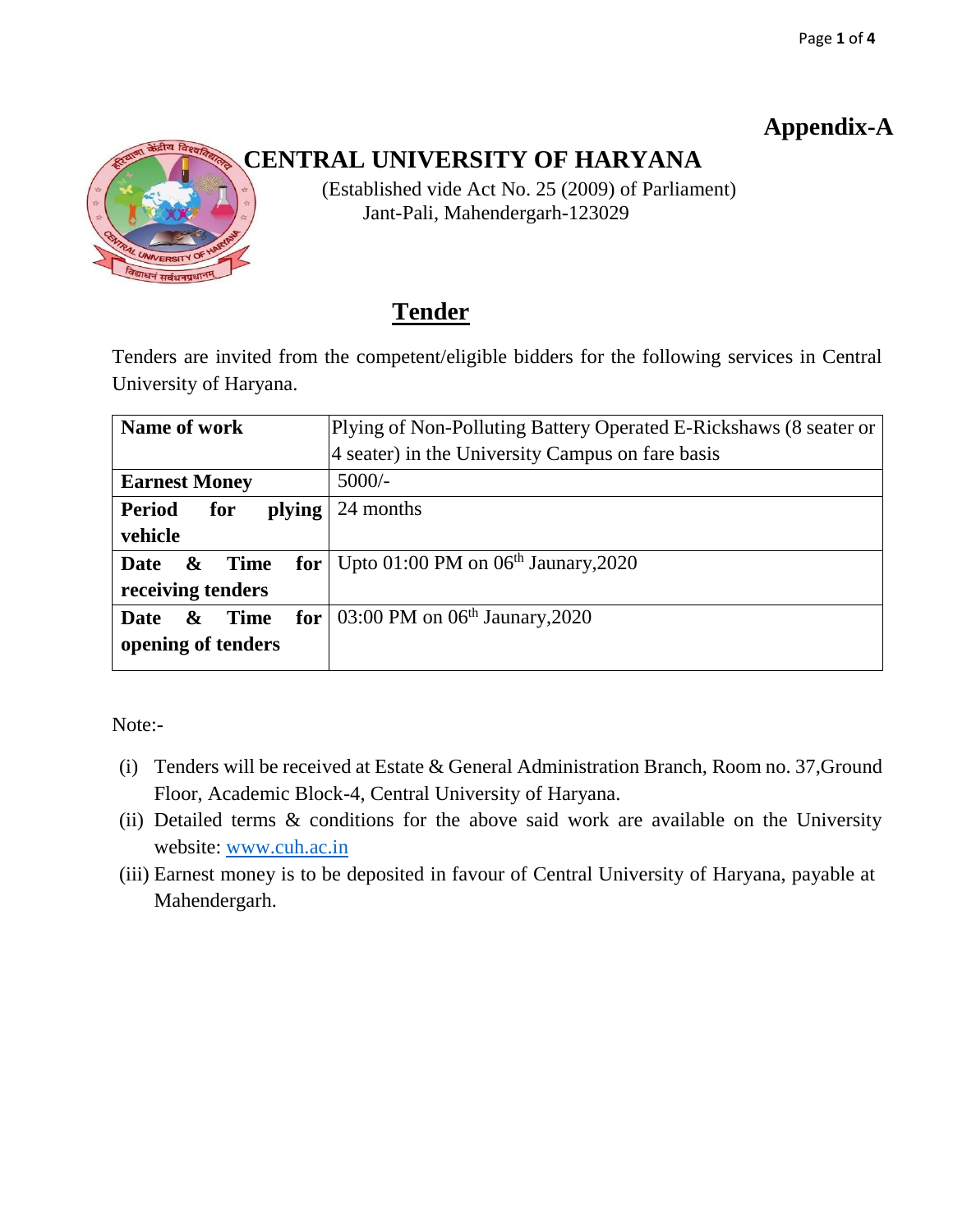### **Terms & Conditions:-**

- i. Conditional tenders will not be entertained & are liable to be rejected.
- ii. In case the day of opening of tenders happens to be holiday, the tenders will be opened on the next working day. The time and place of receipt of tenders and other conditions will remain unchanged.
- iii. The Central University Haryana, Jant-Pali (Mahendergarh) reserves the right to reject any tender or all the tenders without assigning any reasons.
- iv. The tender without earnest money/bid security will not be opened.
- v. The Jurisdiction of Court will be at Mahendergarh.
- vi. The tender of the bidder who does not satisfy the qualification criteria in the bid documents are liable to be rejected summarily without assigning any reason and no claim whatsoever on this account will be considered.
- vii. The agency should submit ID Card bearing photo of driver engaged by the agency along with contact number of the driver after allotment of work to the successful bidder.

#### **Scope of work:-**

- i. Agency will have to provide at least 6 E-Rickshaws of 8 seater capacity or at least 10 E-Rickshaws of 4 seater capacity.
- ii. These E-Rickshaws will ply throughout the year without any break from 8.00 a.m. to 6.00 p.m. The agency should ensure that 6 E-Rickshaws of 8 seater capacity or 10 E-Rickshaws of 4 seater capacity should ply daily without any break.
- iii. The life of non-polluting E-Rickshaw should not be more than two years old on the date of tender.
- iv. Proper log book will be maintained by the Agency for each E-Rickshaw.
- v. All type of expenses towards operation, maintenance, license, insurance, POL/electricity charges, driver pay etc. will be borne by the service provider.
- vi. Charging of the battery is to be done by the service provider at his own cost.
- vii. Proper license holder expert drivers will be provided by the service provider.
- viii. Each E-Rickshaw will take maximum 45 minutes for one round (Both Sides).

### **Eligibility conditions:-**

- (i) The agency should submit the address proof along with mobile number.
- (ii) The agency should not be black-listed from any organization.
- (iii) The agency should submit PAN/ITR of last three years.

### **Time period of the contract:-**

(i) The contract shall be initially for two years. However, it will be extendable for another two years upon satisfactory services as per the requirement of the University.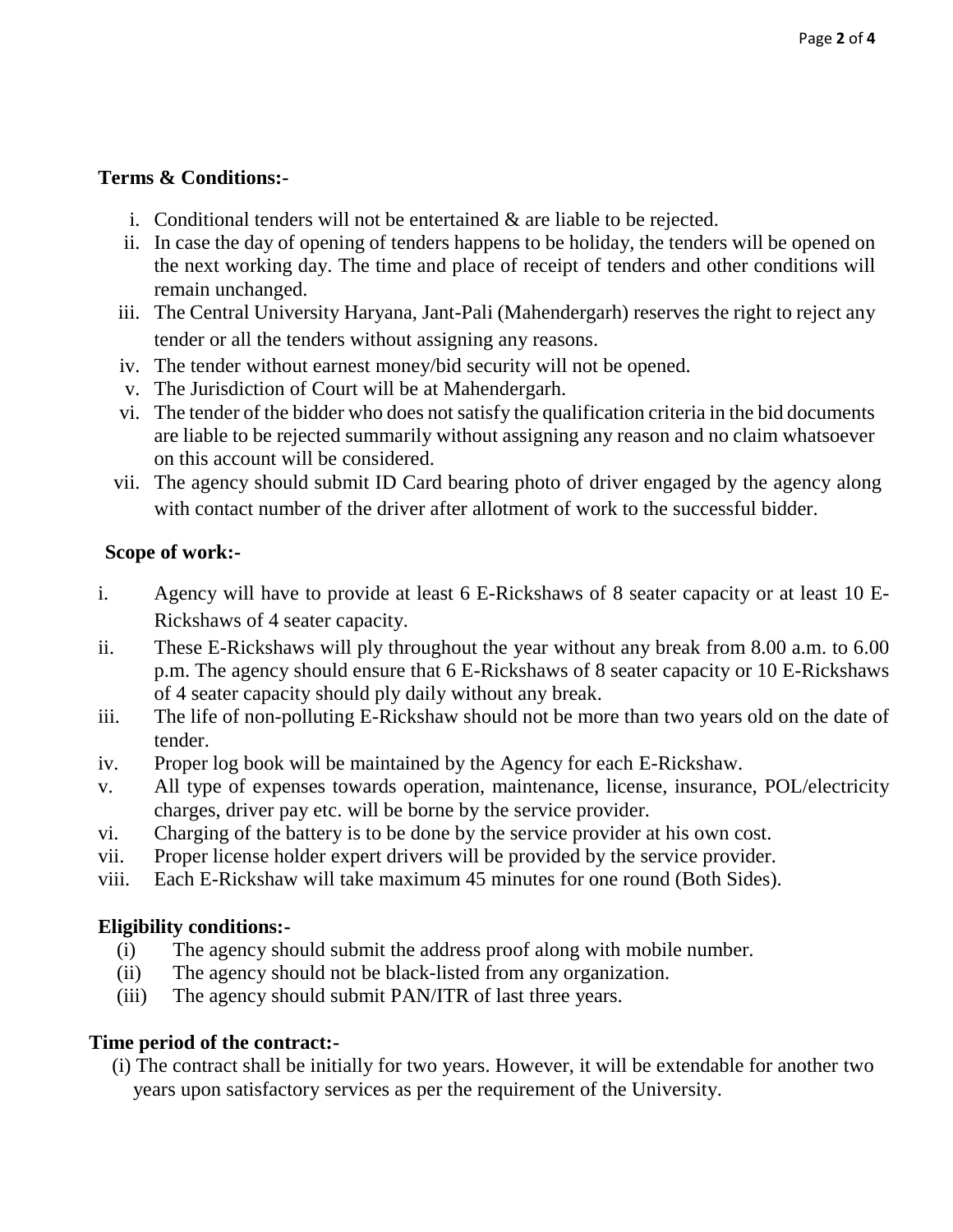(ii) The contract can be terminated with a notice of one month from either side.

#### **Other terms and conditions:-**

- (i) The routes, parking will be decided by the Committee to be constituted by the Vice-Chancellor.
- (ii) The Committee may review the performance of the agency from time to time in terms of service provided by the agency.
- (iii) The service provider shall be responsible for satisfactory services including abiding and observing all the rules and regulations of the University, Govt. of Haryana and Central government (e.g. Labour Laws, Insurance Coverage, taxes and other expenses etc.).
- (iv) The Drivers are to be provided by the agency and it will be responsible for ensuring the identity and bonafides of the drivers. The drivers shall be in proper uniform and identity cards need to be issued to them by the office of Dean Students' Welfare.
- iv.Parking space will be provided to the agency by the University.
- (vi) The agency will solely be responsible/liable for any mis-happening/accident and third parties damages etc.
- (vii) The agency shall provide the E-Rickshaws with drivers and University will not provide any accommodation for the drivers.
- (ix) The agency will have to pay the drivers as per prevailing DC rates. The University shall not be responsible for any enhancement in DC rates during the period of contract. PF and ESI of the manpower engaged by the agency should be strictly as per State/Centre Government Rules. In this regard, proper record is to be maintained by the agency.
- (xi) Proper Log Book will be checked weekly by the Committee. In case of non-maintaining of log book appropriate action will be taken.
- (xii) The controlling officer will be Assistant Registrar, Estate & General Administration Section.
- (xiii) The University may ask to provide additional E-Rickshaws as per special requirement and the agency is liable to provide the vehicles on the same allotted rates.
- (xiv) All taxes of Central/State Govt. will be borne by the agency and shall be included in the rates quoted by the agency.